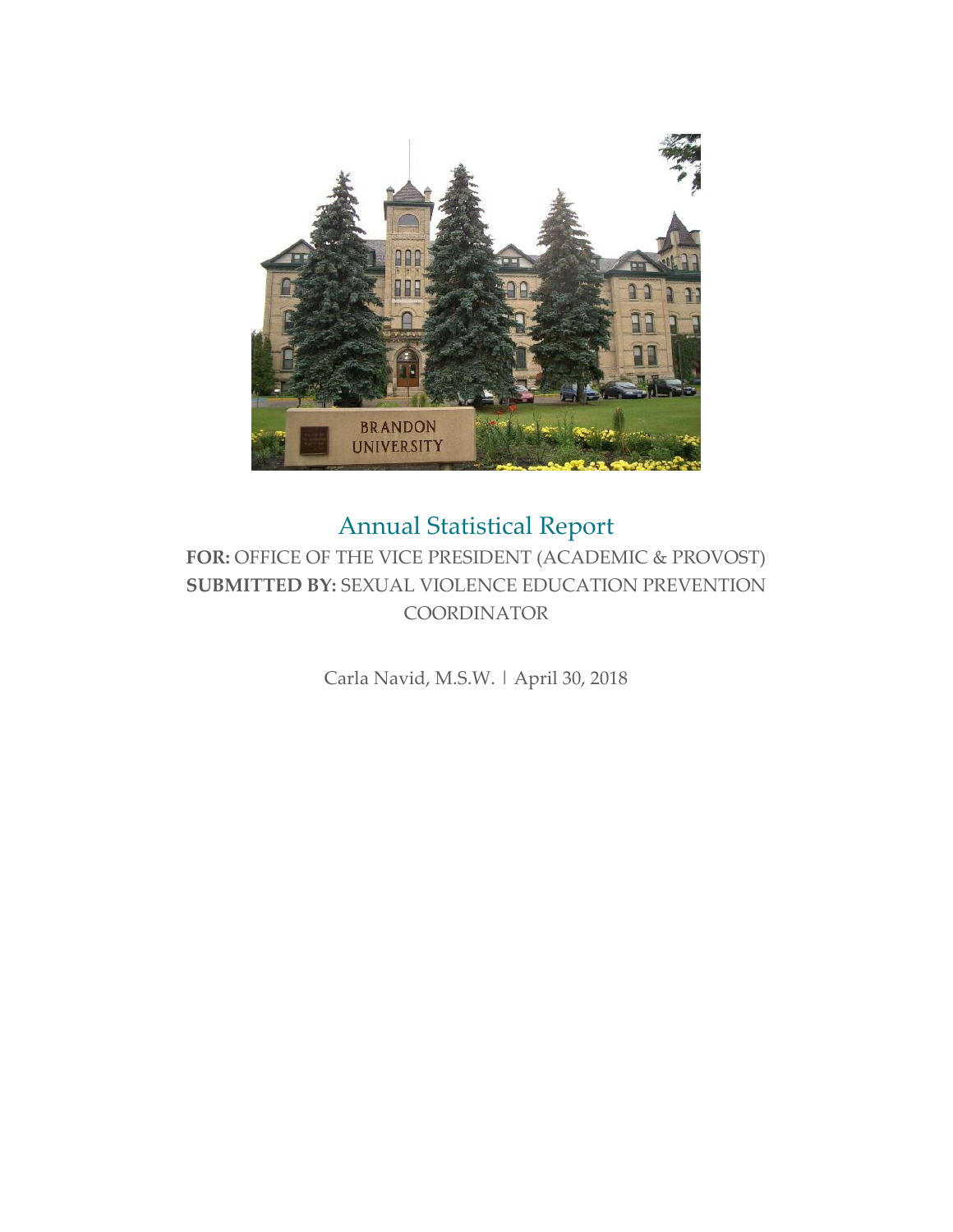## Executive Summary for May 1, 2017-April 30, 2018

### Introduction/Context

Brandon University has continued to affirm its commitment to provide its students, staff and faculty a culture where sexualized violence and its impacts are understood, survivors are supported, and the accused is held accountable. This commitment is further accomplished through raising awareness, providing education, and working to prevent sexualized violence. When an incident of sexual violence does occur, this office established support, advocacy and intervention services to assist members impacted by sexual violence.

The 2017-2018 year was highlighted by the one-year review of the Stand-alone Sexualized Violence Policy. Changes were made to improve our response to sexual violence on campus and we are anticipating the revisions going before our Board of Governors in June 2018.

Of equal significance, was the Manitoba Government's release in May 2017 of The Manitoba Post-Secondary Sexual Violence Policy guide to provide universities with best practices in response to disclosures of sexualized violence, as well as fulfill our obligations under The Sexual Violence and Awareness Act. Part of our review involved ensuring that our policy and accompanying protocol met these guidelines.

Finally, in mid-April, 2018, Manitoba is officially the third province in Canada to institute third-party sexual assault reporting to law enforcement (following British Columbia and the Yukon). This will enable survivors of sexual assault to share their stories anonymously with a community agency who forwards that information onto the police while protecting the survivor's identity.

Partnerships with Winnipeg Police Service, RCMP, Klinic Community Health Centre, Sage House and Heart Medicine Lodge in Winnipeg have already begun, with Brandon Police Services hoping to follow suit later this year. Westman agencies will pass along what information they collect to police without identifying the victim. Police will use this data to help paint a clearer picture of what is actually happening in the community, since close to 95 per cent of sexual assaults go unreported. The data can also be used to track any trends that develop and may help identify offenders. This is a great stride for survivors, as it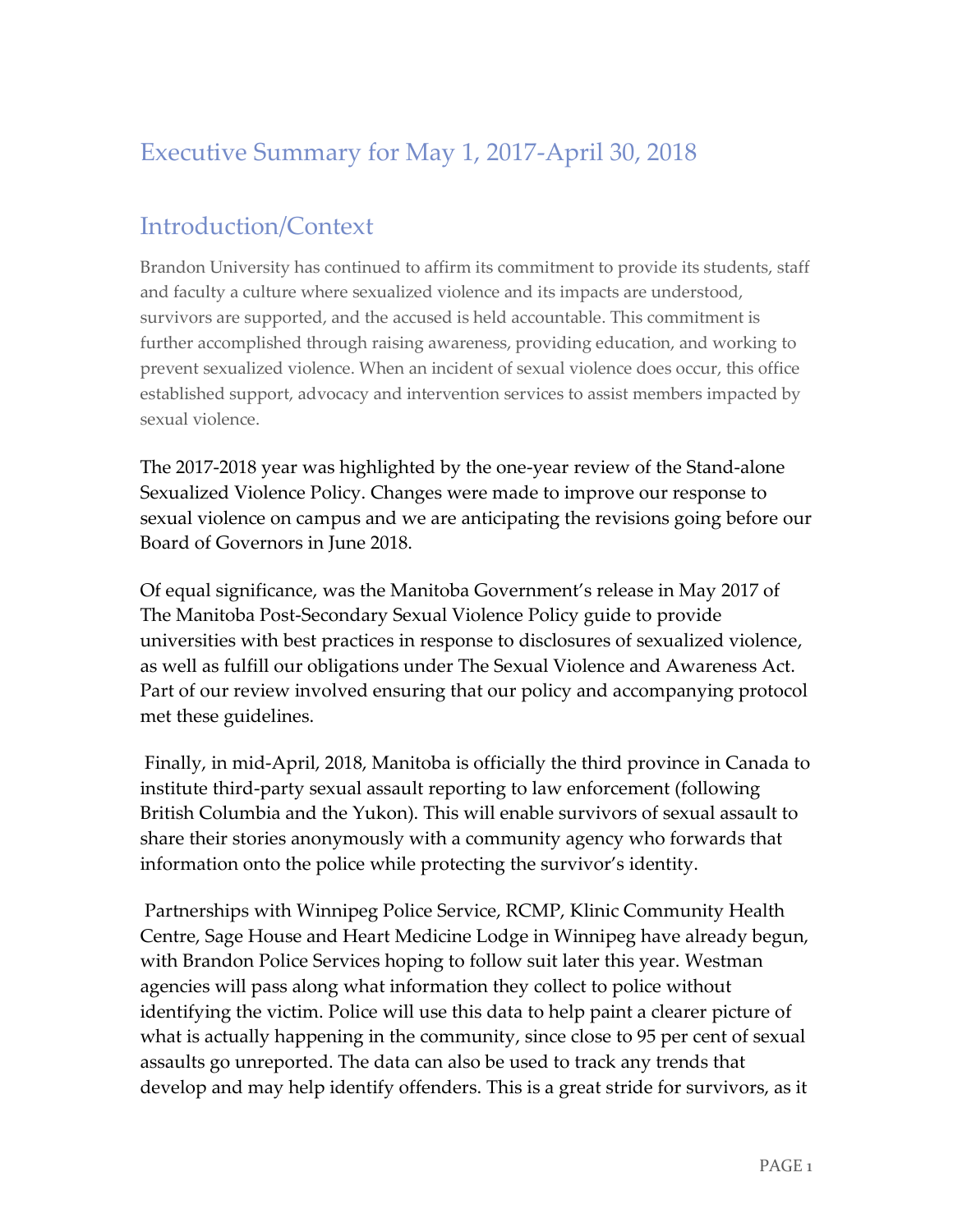takes a situation that took away choice and put it back into the hands of the survivor. It also gives survivors a way to speak to what happened without the traumatizing experience of going to the police and criminal justice system.

In close parallel, this year found the SVEPC providing a marked increase in survivor accompaniment off campus, including the Brandon Courthouse, Brandon Police Service, and Sexual Health-Prairie Mountain Public Health. More survivors are coming forward to seek assistance and more members of our campus are guiding survivors directly to the SVEPC seeking options and support. Some our survivors were copying with a recent trauma, while others were continuing to be challenged by historical assaults.

#### 1. Accomplishments in Direct Services

- **24 individuals** from the Brandon University community accessed Sexual Violence Education Prevention Coordinator (SVEPC) in person for services between May 1 2017 and April 30, 2018.
	- Of the total **24**, **17 individuals** came for services for themselves, and **7 individuals** came for information about how to help a friend/family member/partner/colleague/student.
	- **11 individuals** came to SVEPC because they had personally experienced an incident of sexualized violence including cyber stalking, stalking, revenge porn, stealthing, sexual assault, and sexual harassment.
	- **7 individuals received on-going case management services.**
	- Of these **11** individuals, **5** requested accompaniment to law enforcement, and other criminal justice appointments.
	- **6 individuals** came to SVEPC because they had been sexually assaulted within the past year.
	- **1 individual** experienced sexual exploitation and human trafficking.
	- **1 individual** came to SVEPC because they had/or were currently experiencing sexual harassment.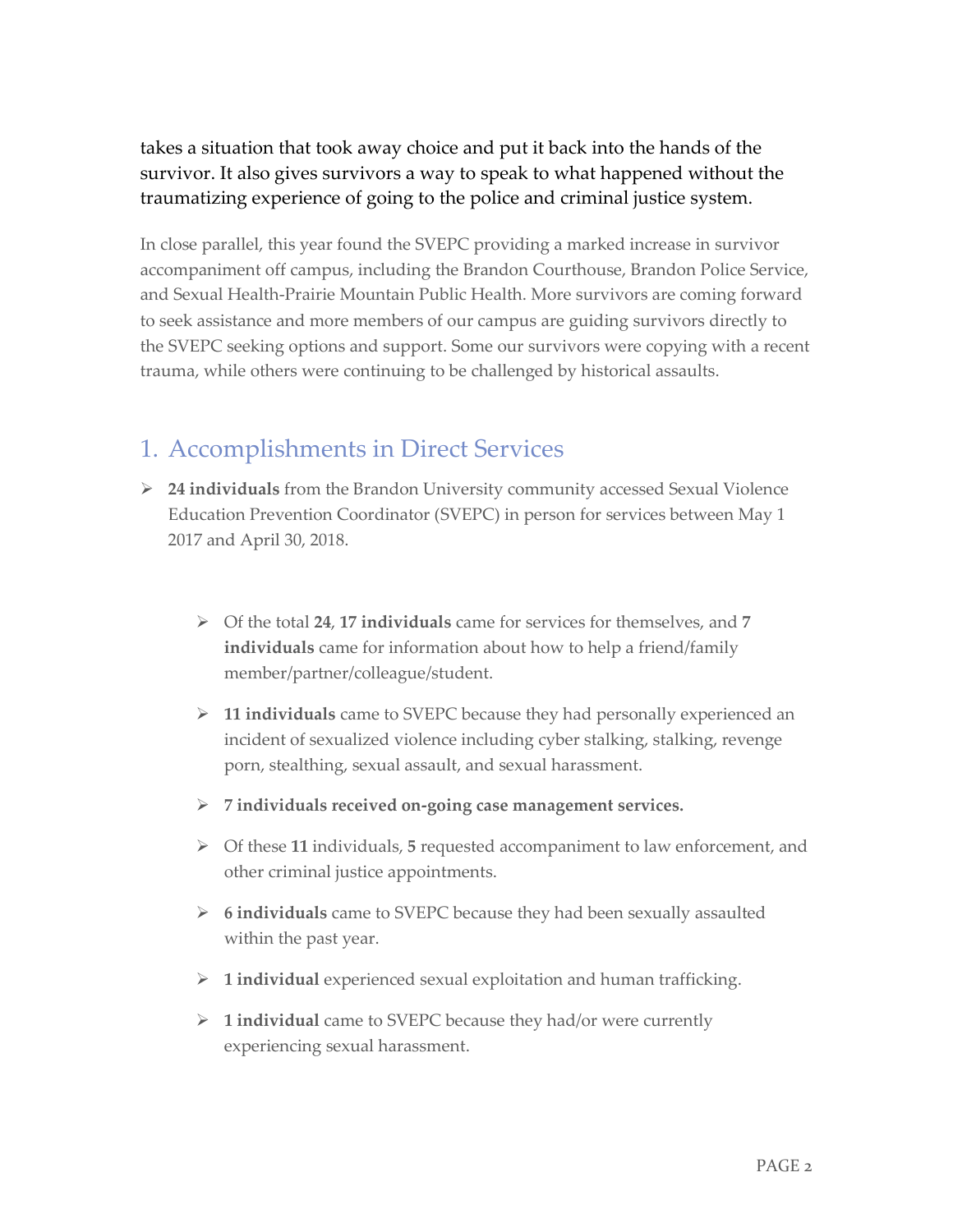- **2 individuals** came to SVEPC because they had experienced childhood sexual abuse.
- **51 individuals** came to (or called/emailed) SVEPC for other reasons, including referral, information about other resources on and off campus, information about sexual assault/harassment and prevention for research or academic projects. Follow up was provided to individuals, where appropriate on a case-by-case basis.

### Education/Prevention

SVEPC provided **29 presentations** to various groups on campus, including student leaders, student athletes and coaching staff, students living in Residence, Residence Assistants, Student Leaders, classes in the Science, Health Studies and Arts Departments, Mini University counsellors, Sexual Assault Advisory Group. In total, approximately **645 individuals** learned about SVEPC's services, sexual assault and harassment, strategies for prevention and pro-social bystander intervention. In addition, Townhalls were held to hear from our community on the newly revised Sexualized Violence Protocol.

Our Brandon University Sexualized Violence website was launched in November 2016 where Brandon University community members can get information on what to do if someone discloses sexual assault to you and what to do; to the myths and research surrounding sexual violence in all forms on campus. As policy and protocol development continue to improve and develop, this resource is also in a state of change and improvement.

This year saw community stakeholders request presentations from the SVEPC. In the fall of 2017, Women's Resource Centre of Brandon has now acquired funding to offer sexual violence support and advocacy services to survivors in the community. This provides survivors of our campus an additional off-campus resource, and we are committed to building this community partnership, to offer our members as many support options on and off campus.

Brandon University Office of Sexual Violence Education and Prevention will be participating in a pilot project with Ending Violence of Manitoba and other Westman community stakeholders, to be part of a province-wide data reporting system for survivors of sexual violence anticipated to launch July 2018. This will assist in our statistical gathering, which is currently being kept track manually. As numbers continue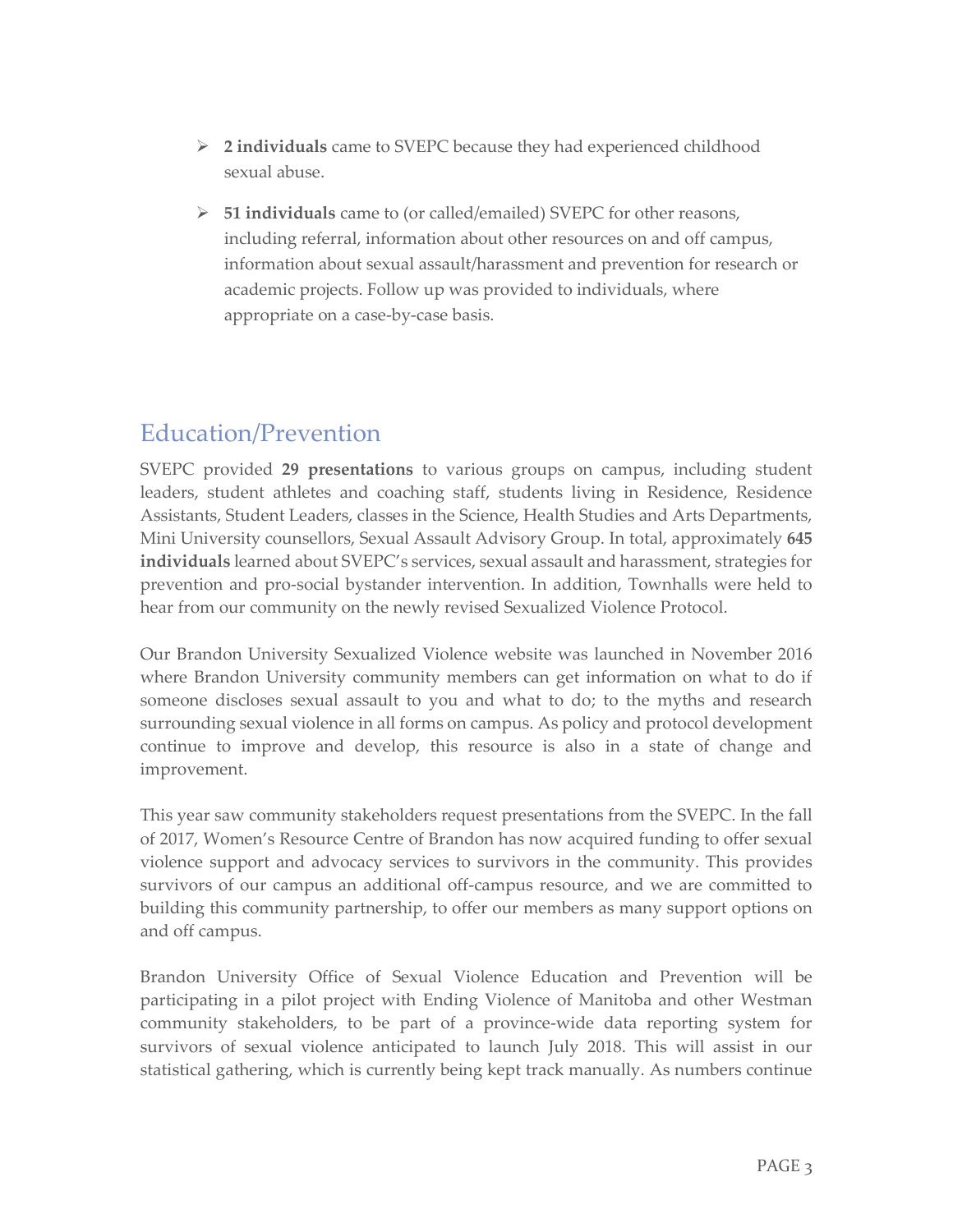to increase, this will not likely be a practical means of data collection. An electronic system will be a welcome addition.

Finally, Third Party Reporting to Law Enforcement for survivors implemented in Winnipeg in April 2018, community partners in Westman are looking to to hold a meeting to discuss the possibility of a Sexual Assault Response Team or SART. The Brandon does not have such a team in place, but a majority of stakeholders are optimistic the time has come for Brandon to develop a team to investigate and support survivors of sexual violence. This off-campus resource will assist our campus with another options for survivors who come forward.

The SVEPC has developed presentations in four subject areas which include the following:

- 1. **Understanding Sexual Violence on Campus (Definitions, Myths, Statistics, Consent):** 13 presentations.
- 2. **Bringing in the Bystander Training (Canadian Version):** 8 presentations.
- 3. **How to Respond to Disclosures of Sexual Violence and Consent: 3** presentations.
- 4. **BU's Sexualized Violence Policy and Procedures:** 2 presentations.

### Community Partnerships (Westman and Provincial)

- ▶ Brandon Police Service and Victims of Crime
- Prairie Mountain Health: Brandon Emergency Room Sexual Assault Nurse Examiners (SANE). Emergency Room
- $\triangleright$  Victims of Crime (Provincial)
- Westman Team Against Sexual Exploitation (WTASE)
- Sexuality Education Resource Centre (SERC)
- Women's Resource Centre
- Sexual Violence and Awareness Act Committee (Bill 15)

#### External Partnerships (North America)

- Ending Violence Association of BC
- Ending Violence Association of Manitoba
- $\triangleright$  Klinic Health Sexual Assault Program, Winnipeg. MB.
- Ontario Sexual Violence for Higher Education, Toronto, Ont.
- Bringing in the Active Bystander- University of New Hampshire, Massachusetts, USA.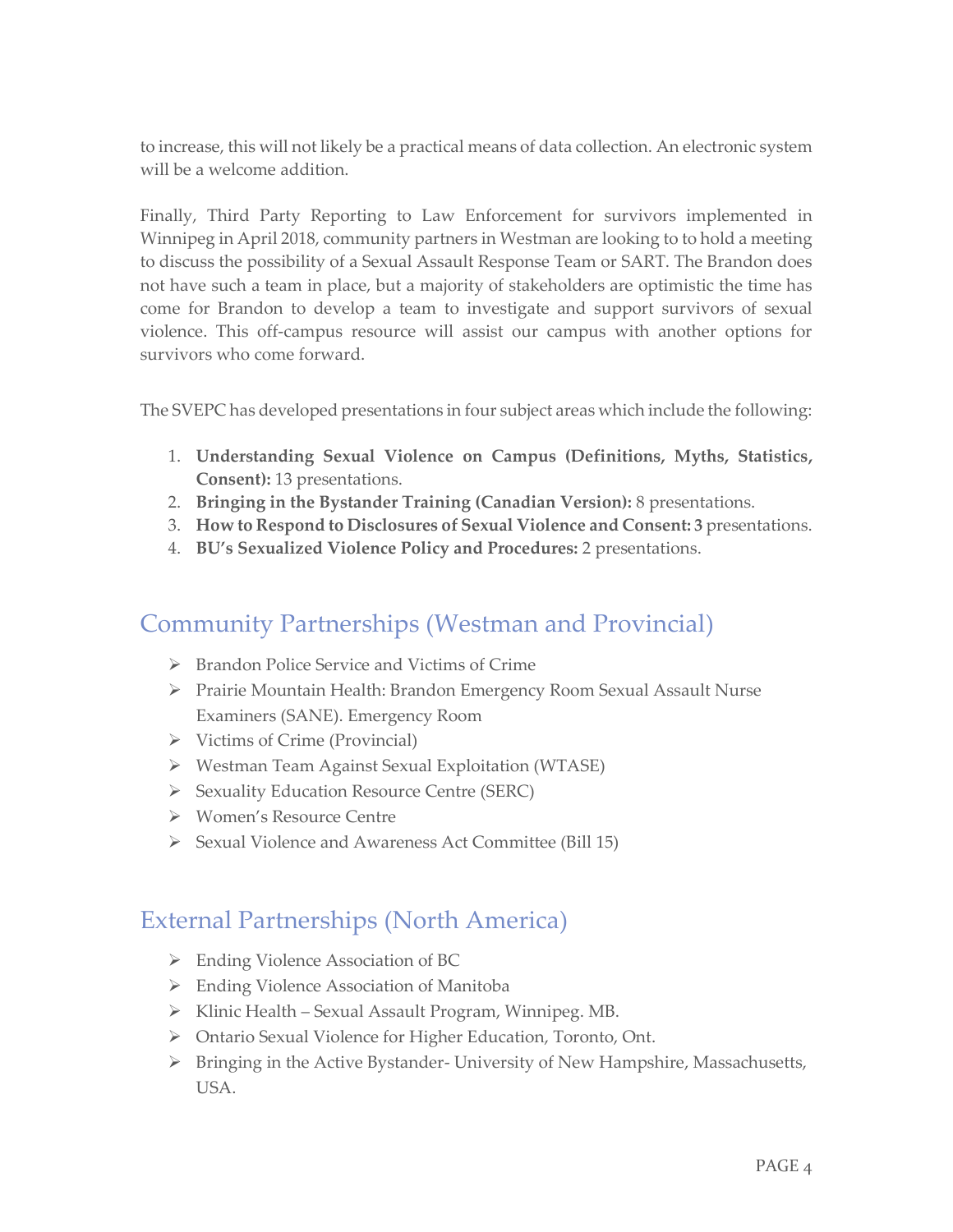### **A Final Note**

As this was the first year of implementation for BU's Stand-Alone Sexualized Violence Policy and accompanying procedures, much continues to be developed. This next year requires more presentations to our student body, faculty as well as administration in how to implement the policy and protocol. Much effort was given to creating supports for sexualized violence in the first year, and this only continues.

This academic year, with formal policy development not required for three years, a focus can be channeled into prevention/education. It will be demanding project to shift our campus culture to a consent culture. Social change never happens quickly; it will be significant to gauge the pace of the culture in developing this paradigm shift.

The SVEPC has created professional relationships with survivors off our campus to seek experiential guidance. A support group for survivors on campus is something that we are looking designing for the upcoming year. With the traumatic nature of sexual violence, and the courage it requires for survivors to come forward, it isn't clear how we can brand this a safe option.

Survivors have suggested the creation of focus groups to hear directly from students, as to their thoughts regarding rape culture and sexual violence experiences on campus. It is hoped that research can be developed out of this to track future research.

Finally, formation of a committee for Sexualized Education, Prevention and Research, composed of faculty, staff and students to work with the issues surrounding sexualized violence within our campus and larger Brandon Community. This committee can develop out of the Sexual Assault Advisory Group for the 2018-2019 Academic Year.

If we follow the national data for sexual assault on university and college campuses, then we are only seeing the tip of the iceberg when it comes to sexualized violence. We can only presume, until we complete research of our own, if our numbers will be on par with other Canadian academic institutions.

To end, buzz continues on how to effectively engage men into the conversation on ending violence against survivors. As we continue to meet with our partners from other post-secondary institutions, conversation has begun to host a provincial conference to begin the dialogue. Experts such as Dr. Jonathan Katz and Dr. Micheal Kimmel have been conveyed by other Western provinces to guide the learning and Manitoba is hopeful to follow suit over this next year. Locally, Brandon University, is hosting